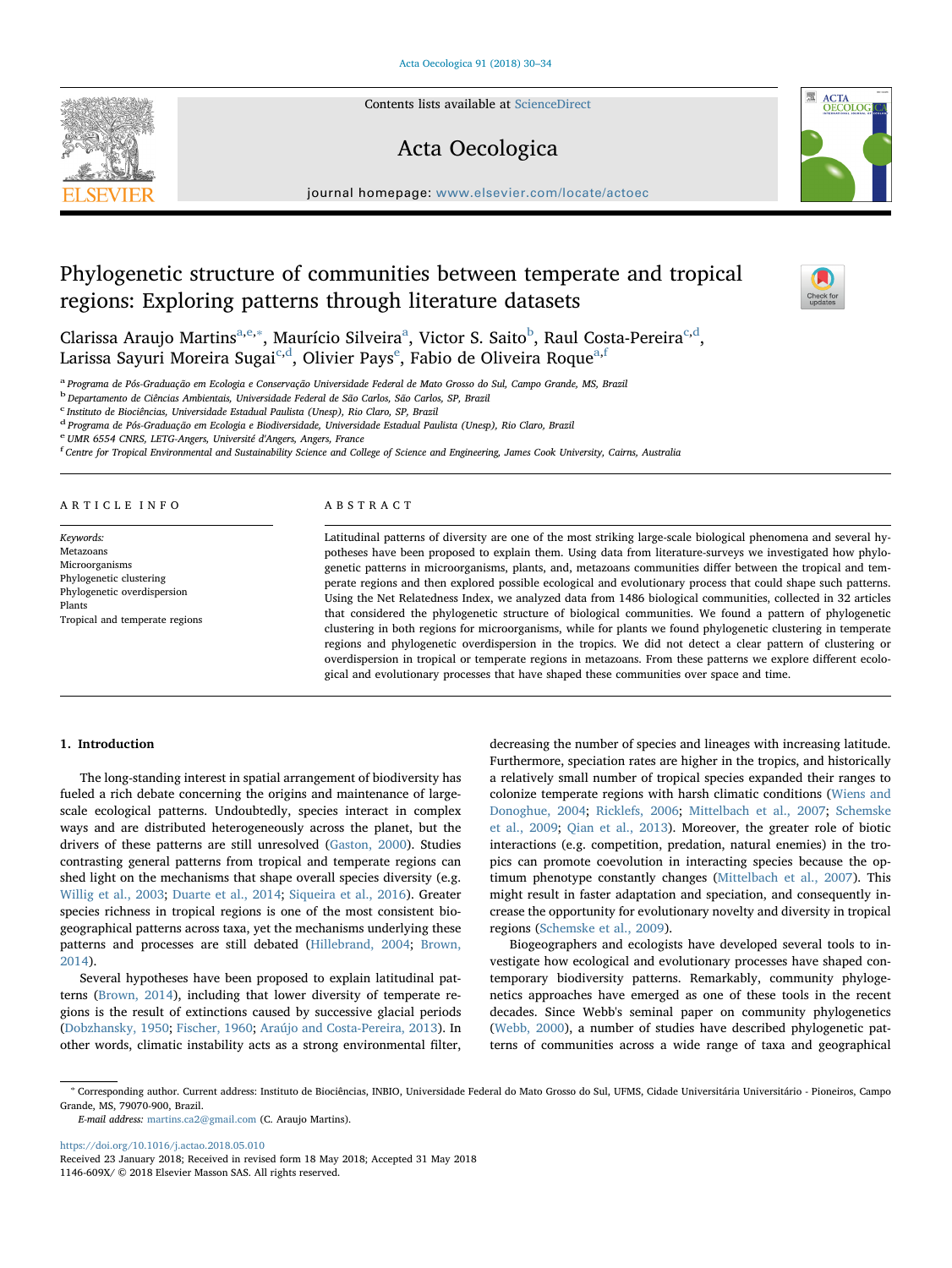<span id="page-1-0"></span>

Fig. 1. Distribution of Net Relatedness Index (NRI) values from 1486 biological communities from different regions of the world. Data compiled from 32 articles (see Appendix A, Supplementary Data Table S1).

regions [\(Letcher, 2009](#page-4-15); [Barberán and Casamayor, 2010;](#page-4-16) [Arroyo-](#page-4-17)[Rodríguez et al., 2012;](#page-4-17) [Kamilar et al., 2015;](#page-4-18) [Martins et al., 2015\)](#page-4-19). The community phylogenetics approach is based on Darwin's seminal idea that competition is more intense between closely related species ([Cavender-Bares et al., 2009\)](#page-4-20). As a consequence, phylogenetic distances are translated into ecological similarity between species. Therefore, a straightforward interpretation of community phylogenetics depends on phylogenetic niche conservatism, where ecological traits are conserved across evolutionary time [\(Webb et al., 2002](#page-4-21); [Pereira and Palmeirim,](#page-4-22) [2013\)](#page-4-22).

Community phylogenetic structure can emerge in three major patterns: clustered, overdispersed and random. Phylogenetic clustering can occur when communities are comprised by ecologically similar species co-ocurrent at the same place and time as a result of environmental selection, while phylogenetic overdispersion may arise from limiting similarity between closely-related, and therefore competing species ([Webb et al., 2002](#page-4-21)). A random phylogenetic structure results from cooccurrence patterns regardless of phylogenetic relatedness between species ([Letcher, 2009\)](#page-4-15). Although there is strong evidence that communities assemble in non-random phylogenetic patterns ([Cadotte et al.,](#page-4-23) [2017\)](#page-4-23), the drivers of differences in phylogenetic structure between tropical and temperate regions remain poorly explored. Indeed, low species diversity in temperate regions would be a result of climate instability, whereas the high diversity observed in the tropics would be shaped by stronger biotic interactions. Although inferring the nature of distinct operating ecological processes from pattern description can be a drawback ([Cadotte et al., 2017\)](#page-4-23), convincing evidence of non-random patterns can help to clarify the drivers responsible of similar patterns of biodiversity ([Vamosi et al., 2009\)](#page-4-24), or at least guide the construction of better informed hypothesis. However, this framework should be analyzed with caution, because different processes can generate the same pattern. For example, strong asymmetric competition and convergent traits can also generate patterns of phylogenetic clustering ([Saito et al.,](#page-4-25) [2016\)](#page-4-25). Furthermore, outcomes may differ depending on the scale, quality of phylogenies, lack of consideration of models of trait evolution, null model used in the analysis, presence or absence of phylogenetic signals, and absence of sufficient niche space in experimental and

observational studies ([Gerhold et al., 2015;](#page-4-26) [Cadotte et al., 2017](#page-4-23)).

Here, we investigate how the phylogenetic structure of microorganisms, plants, and metazoans varies across tropical and temperate regions. Our goal is to describe patterns of community phylogenetic structure in tropical vs. temperate regions using observational data obtained from the literature, and explore potential ecological and evolutionary processes that may shape biodiversity patterns in these regions. Considering the classic idea of climate instability in temperate regions as a major structuring force of communities ([Dobzhansky,](#page-4-6) [1950;](#page-4-6) [Fischer, 1960](#page-4-7); [Araújo and Costa-Pereira, 2013](#page-4-8)), we expect to find phylogenetic clustering in biological communities for all studied groups. On the other hand, considering that in tropical regions the role of biotic interactions may be play an important role, we expect to find the overdispersion phylogenetic pattern predominating in tropical biological communities.

## 2. Material and methods

We reviewed the scientific literature that used the Net Relatedness Index (NRI) to evaluate the phylogenetic structure of biological communities ([Webb et al., 2002](#page-4-21)). The NRI is the effective size of mean phylogenetic distances (MPD) among all species within an assemblage compared to a null model that deconstructs the phylogenetic structure of such communities. Positive values indicate that MPD is lower than expected under a null model (clustering), whereas negative values indicate a higher MPD than under a null model (overdispersion) ([Webb](#page-4-21) [et al., 2002](#page-4-21)). The NRI uses phylogenetic distances between all pairs of species in the sample to generate the phylogenetic structure of a community. We focused in this index in our study because we aim to assess general patterns of large-scale taxonomic groups. We searched the literature available on the Web of Science<sup>®</sup> database (Thomson ISI) using a combination of keywords "phyloge\* overdispers\*" or "cluster\*" and "communit\*", and gathered articles that provided accurate NRI values in the following areas: Environmental Sciences, Ecology, Zoology, Evolutionary Biology, Plant Sciences, Entomology, and Biodiversity Conservation. Our research resulted in 2217 articles. Then we selected only articles that met the following criteria: (i) NRI was calculated for in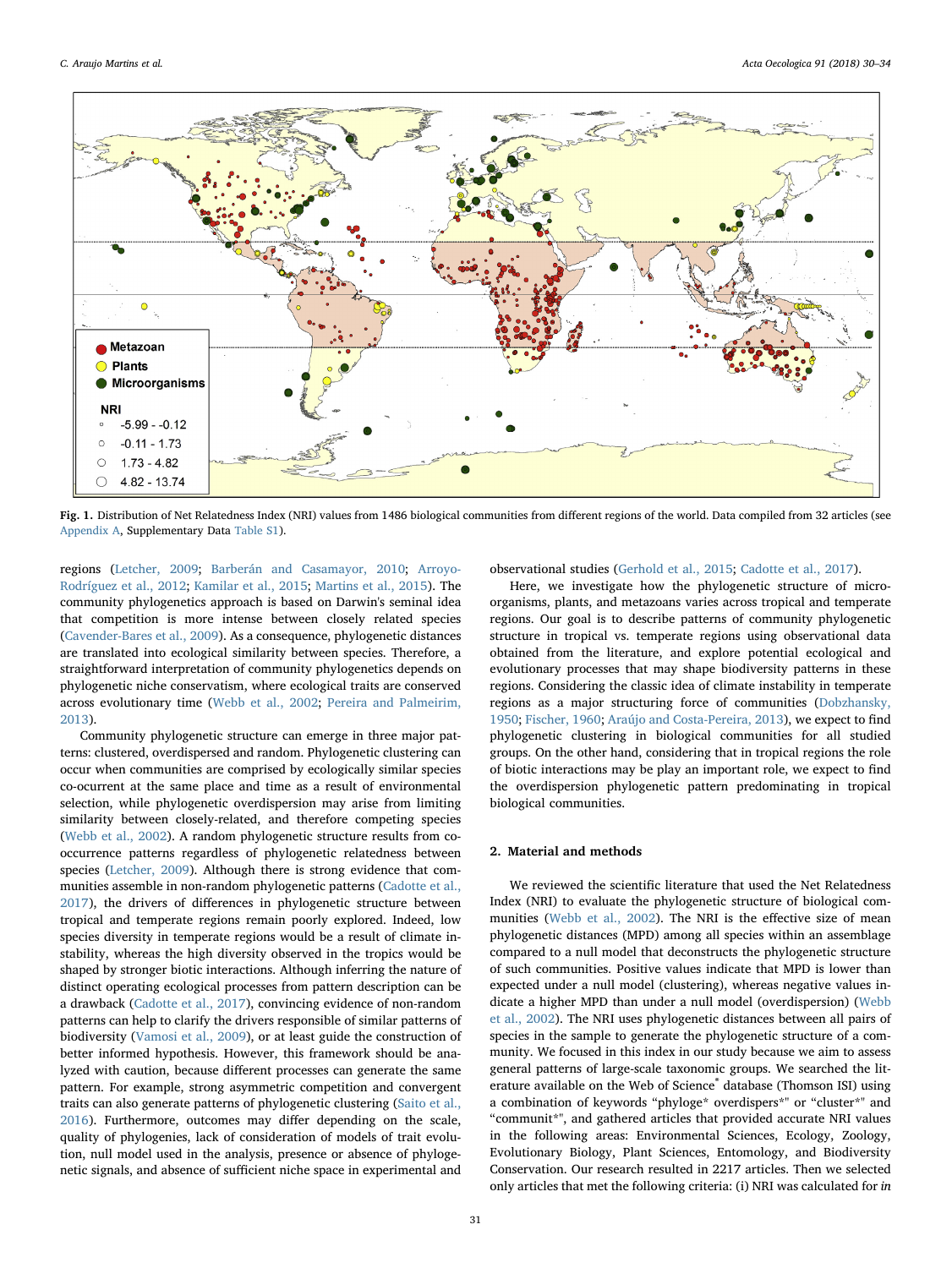situ communities and (ii) geographical coordinates were provided for study sites. All gathered information was filtered (quality checking) for: 1) doubtful geographic information on sampling localities; 2) data lacking reliable latitude-longitude information; 3) terrestrial data locations located oceanically. All such data was considered unreliable and was disregarded.

We identified 32 articles that provided adequate NRI values for our analyses. Together they covered 1486 biological communities across a variety of taxonomic groups, including bacteria, plants, insects, amphibians, birds, and mammals distributed in tropical and temperate regions [\(Fig. 1,](#page-1-0) and see Appendix A, Supplementary Data Table S1). For the sake of generality, we categorized this information into three major groups (microorganisms, plants, and metazoans). This approach allowed us to assess general patterns for the major evolutionary lineages on Earth and provide sufficient replicates within each group to guarantee analytical robustness. For each article, we also extracted the null model method used for each analysis. We identified four methods used to assess null models (the most used method was the model "Species in each sample become random draws from phylogeny pool"). We also categorized the geographical coordinates of the sampling sites. We classified latitude (lat) into two classes: tropical region (with lat < 23 $22$ 7′) and temperate (> 23 $22$ 7′: [Condamine et al., 2012](#page-4-27)). We also classified longitude (long) into three classes: American  $(-158° <$ long  $<-45°$ ), European and African (112°  $<$ long  $< 178°$ ), Asian and Oceanian continent (-4° < long < 64°) ([Fig. 1\)](#page-1-0) [\(Kamilar and](#page-4-28) [Guidi, 2010\)](#page-4-28). All data are reported as appendix A, supplementary data (Supplementary Data Table S1).

For each major group, we ran a linear mixed-effect model that included region (tropical vs. temperate), continent (America vs. Europe and Africa vs. Asia and Oceania), and the two-way interaction region  $\times$  continent as independent variables. Since the null model method used might influence the difference between the observed NRI values and those expected under the null hypothesis (i.e. no pattern of phylogenetic dispersion) ([Miller et al., 2016\)](#page-4-29), we included the null model method as a random factor to control the effect of this variable in our analysis. Analyses were performed using the "nlme" package in R 3.3.0 [\(R Development Core Team, 2015\)](#page-4-30).

## 3. Results

We found different phylogenetic patterns in the major biodiversity groups [\(Table 1,](#page-3-0) [Fig.](#page-3-1) 2). For microorganisms, in both regions NRI was significantly positive and there was no difference in values between tropical and temperate sites (temperate region  $2.143 \pm 0.159$ ,  $p$  < 0.0001, tropical region: 2.408  $\pm$  0.423, p = 0.01), indicating a phylogenetic clustered pattern in both regions. We also detected a significant effect for the two-way interaction region  $\times$  continent. The effect of region  $\times$  continent interaction on the microorganism NRI indicated that continent influences the extent of the difference in NRI between temperate and tropical regions.

For plants, NRI was significantly negative in the tropics, while significantly positive in the temperate region. These values indicate a clustered and overdispersed phylogenetic pattern, respectively ([Table 1,](#page-3-0) [Fig. 2](#page-3-1)). In addition, we detected a significant effect for the two-way interaction in plants.

In metazoans, the intercept of the model did not differ from zero, indicating that there are no clear differences of phylogenetic patterns in metazoan communities between tropical and temperate regions. The region effect and region  $x$  continent interactions were also not significant. However, we detected a significant effect with continent for metazoans, and the Asia-Oceania continents were more significantly overdispersed (Asia-Oceania:  $-0.653 \pm 0.73$  p < 0.001, [Table 1](#page-3-0)).

#### 4. Discussion

Our results show that major groups of life on Earth have different

patterns of clustering and phylogenetic overdispersion between tropical and temperate regions. Our finding was that the microorganisms were phylogenetically clustered in both regions, while for plants we found phylogenetic clustering in temperate regions and phylogenetic overdispersion in the tropics. We did not detect a clear pattern phylogenetic in tropical or temperate regions in metazoans. Although there is a tremendous taxonomic and functional diversity within these groups and classifying them into three broad groups (microorganisms, plants, and metazoans) has clearly oversimplified taxonomic diversity, the species within these groups may have common internal traits. For example, traits related to mobility and body size, which are important proxies for metabolism and speciation rates ([Cushman et al., 1993](#page-4-31); [Isaac et al.,](#page-4-32) [2005\)](#page-4-32), are likely central to the understanding of the observed patterns. Indeed, our results suggest that microorganisms, the group with the smallest body size, have communities that exhibit predominantly phylogenetic clustered pattern, whereas organisms sessile in adult stage (such as land plants) are phylogenetically clustered in temperate regions.

The phylogenetic clustering observed for microorganisms in both regions may be related to stronger action of abiotic filtering in this group. It is commonly recognized that environmental filtering processes are the main drivers of phylogenetic structure of microorganism assemblages ([Stegen et al., 2012\)](#page-4-33), because such forces play a greater role in structuring their composition than dispersal limitation [\(Baas-](#page-4-34)[Becking, 1934](#page-4-34); [de Wit and Bouvier, 2006](#page-4-35); but see [Chytrý et al., 2012](#page-4-36)). Moreover, a strong pattern of phylogenetic clustering for microorganism communities may be related to their faster rate of evolution in comparison to eukaryotes, which in turn may be related to the higher frequency of horizontal gene transfer and low recombination levels due to the absence of sexual reproduction in the majority of such evolutionary units ([Levin and Bergstrom, 2000\)](#page-4-37). Additionally, the short life cycles and the larger population sizes of microorganisms favors a faster fixation of adaptive alleles ([Levin and Bergstrom, 2000\)](#page-4-37), which may also result in higher rates of speciation and increased co-occurrence of recently diverged lineages.

As expected, we found a pattern of phylogenetic clustering in temperate regions and phylogenetic overdispersion in the tropics for plants. Based on a classical phylogenetic framework ([Webb et al., 2002\)](#page-4-21), a potential explanation for this pattern is that climatic instability acts as a filter in the plant communities of temperate regions (but see [Gerhold](#page-4-26) [et al., 2015](#page-4-26)). In addition to environmental filtering, other processes may also explain the phylogenetic clustering observed in temperate plants. For instance, angiosperms originated and initially diversified in tropical regions ([Davies et al., 2004](#page-4-38)), the lineages that colonized the temperate regions were those with ecological traits that allowed successful dispersal into drier and colder environments [\(Donoghue, 2008](#page-4-39)). Subsequent diversification, associated with niche conservatism, would have then triggered a pattern of phylogenetic clustering for angiosperms in temperate regions ([Donoghue, 2008](#page-4-39)). Conversely, we found a phylogenetically overdispersed pattern in tropical regions. This would suggest that biotic interactions constitute the primary selective pressures for plants in the tropics, consequently increasing the phylogenetic overdispersion (but see [Gerhold et al., 2015\)](#page-4-26). Furthermore, in tropical regions, beyond the higher productivity, a warm, relatively stable, and wet climate, allows the coexistence of more species of plants, and can generate phylogenetic overdispersion. Increased phylogenetic dispersion in the tropics may also result from lower extinction rate for the region (i.e., ancient clades still co-occur), supporting the idea of the tropics as lineage museums ([Davies et al., 2004](#page-4-38); [Donoghue, 2008](#page-4-39)).

Continents was the only factor that explained part of the variation in the patterns in extent of overdispersion for metazoans in the Asia-Oceania region. This finding is somewhat surprising and provides insights for future research. For example, in the continental scale, these phylogenetic patterns may provide evidence of high intra-continental diversification or allopatric speciation ([Kooyman et al., 2011;](#page-4-40) [Lanier](#page-4-41) [et al., 2013\)](#page-4-41). Additionally, phylogenetic overdispersion may be related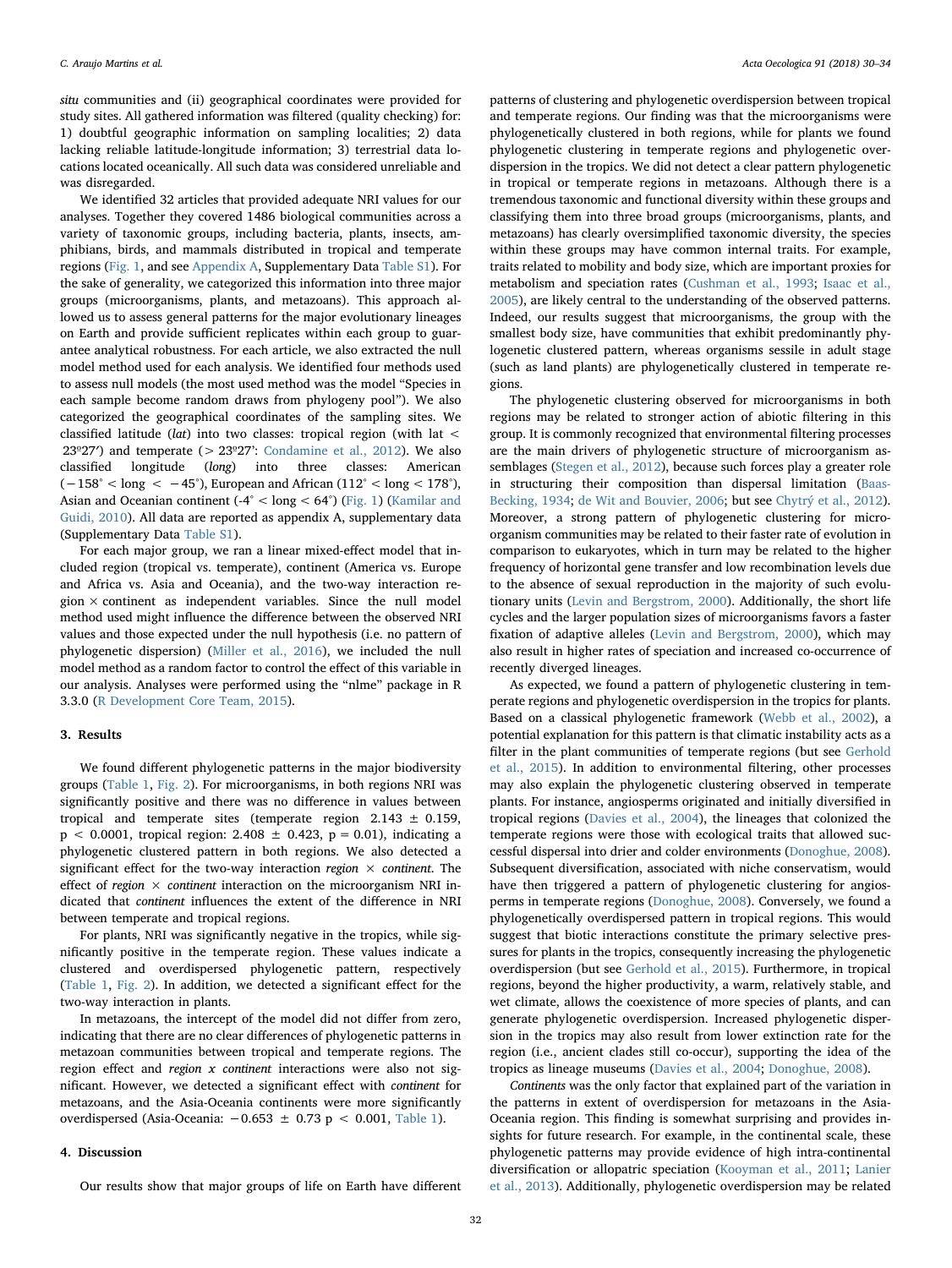#### <span id="page-3-0"></span>Table 1

Effect of region (temperate vs tropical), continent (Asia-Oceania vs Europa-Africa vs America) and the two-way interaction on Net Relatedness Index (NRI) in microorganisms, plants and metazoans using linear mixed-effect models considering temperate region and the American continent as the references and including methods to assess null model as a random effect. Variance of the random factor is italicized. Num. df: degrees of freedom of the numerator (treatment) of the F- test; Den. df: degrees of freedom of the denominator (residuals) of the F-test.

| Factors                      | Num. Df          | Den. Df | F-value | p-value | Coeff $\pm$ SE                                    |
|------------------------------|------------------|---------|---------|---------|---------------------------------------------------|
| a) Microorganisms            |                  |         |         |         |                                                   |
| Intercept                    |                  |         |         | 0.01    | $2.408 \pm 0.423$                                 |
| Region                       | 1                | 352.87  | 0.037   | 0.846   | Tropical: $-1.466 \pm 0.588$                      |
| Continent                    | $\overline{2}$   | 352.91  | 1.339   | 0.263   | Asia-Oceania: $-0.748 \pm 0.449$                  |
|                              |                  |         |         |         | Europe-Africa: $-0.138 \pm 0.355$                 |
| Region x Continent           | $\mathbf{1}$     | 353.37  | 7.270   | 0.007   | Tropical Asia-Oceania: $3.158 \pm 0.171$          |
| Methods to assess null model | 0.517            |         |         |         | (0.007)                                           |
|                              |                  |         |         |         |                                                   |
| b) Plants                    |                  |         |         |         |                                                   |
| Intercept                    |                  |         |         | 0.01    | $1.061 + 0.389$                                   |
| Region                       | $\mathbf{1}$     | 152.873 | 5.076   | 0.025   | Tropical: $-1.290 \pm 0.368$                      |
|                              |                  |         |         |         | (> 0.001)                                         |
| Continent                    | $\overline{2}$   | 156.470 | 0.096   | 0.908   | Asia-Oceania: $-0.274 \pm 0.363$                  |
|                              |                  |         |         |         | Europe-Africa: $-0.809 \pm 0.416$                 |
| Region x Continent           | $\boldsymbol{2}$ | 79.236  | 4.133   | 0.019   | Tropical Asia-Oceania: $0.622 \pm 0.409$ (0.129)  |
|                              |                  |         |         |         | Tropical Europe-Africa: $1.871 \pm 0.654$ (0.006) |
| Methods to assess null model | 0.339            |         |         |         |                                                   |
| c) Metazoans                 |                  |         |         |         |                                                   |
|                              |                  |         |         | 0.417   | $0.246 + 0.270$                                   |
| Intercept<br>Region          | 1                | 658.47  | 0.858   | 0.354   | Tropical: $-0.380 \pm 0.270$                      |
| Continent                    | $\overline{2}$   | 579.24  | 3.807   | 0.022   | Asia-Oceania: $-0.653 \pm 0.73$ (< 0.001)         |
|                              |                  |         |         |         | Europe-Africa: $-0.275 \pm 0.220$ (0.211)         |
| Region x Continent           | 2                | 663.04  | 2.937   | 0.053   | Tropical Asia-Oceania: $0.563 \pm 0.232$          |
|                              |                  |         |         |         | Tropical Europe-Africa: $0.305 \pm 0.245$         |
| Methods to assess null model | 0.407            |         |         |         |                                                   |

to recent extinctions within older co-occurring clades ([Kamilar and](#page-4-28) [Guidi, 2010\)](#page-4-28). We acknowledge, however, that using a broad approach of metazoans as a model in this study may have masked the considerable variation between groups of metazoans in important biological traits and life histories, such as size, mobility and evolutionary rates, all of which can influence phylogenetic community signals. For a reliable

understanding of phylogenetic community patterns in metazoans, we believe that the deconstruction of the communities seems to be more critical than for plants and microorganisms. For example, to understand large-scale phylogenetic patterns for metazoans, it might be more appropriate to use distinct levels of biological hierarchy or ecological groups (e.g. diet, body size, or geographic distribution; or evolutionary

<span id="page-3-1"></span>

Fig. 2. Net Relatedness Index (NRI) values between temperate and tropical regions in communities of three large groups: microorganisms, plants and metazoans.